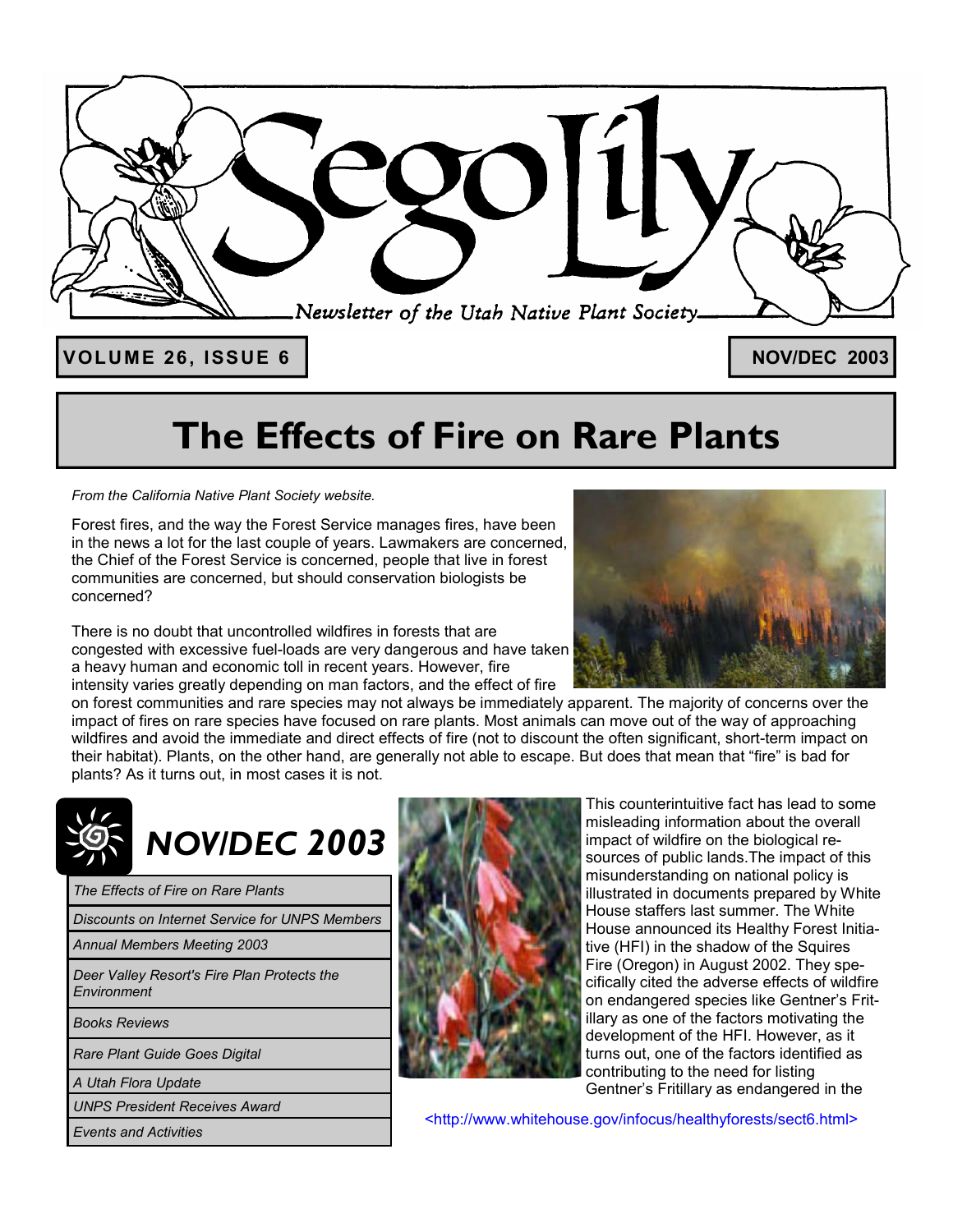FIRE EFFECTS (cont)

first place was the suppression of natural fires

(Federal Register March 23, 1998, v. 63 no. 55 pp 13819-).

To fill the fire-effects information gap and to support the programs of the Forest Service and other agencies, I classified the effects of fire on the 186 Federally listed, proposed, and candidate plant species that are known or suspected of occurring on National Forest System Lands across the nation. Effects information came primarily from U.S. Fish and Wildlife Service documents, state Natural Heritage Programs, and NatureServe reports. Plants were classified into one of four fire-response classes:

Requires Fire, Tolerates Fire, Not Affected by Fire, and Adversely Affected by Fire.

#### **For Additional Information**: **Wayne Owen: USDA Forest Service, National Botany and Rare Plant Program Leader**



#### **Plants that Require Fire (++):**

Twenty-five percent (47 of 186) of all listed, proposed, and candidate species actually require fire to maintain and sustain their native populations. In most of these cases, fire is necessary to maintain the ecological conditions that the plant requires to thrive.

For example, Smooth Coneflower *(Echinacea laevigat*a) requires frequent fires to maintain its preferred open-canopy In contrast, some rare plants such as Kincaid's Lupine *(Lupinus sulphureus* ssp. *kincaidi*i) depends on pollinators (such as the rare Fender's blue butterfly) that require fire-maintained habitats for their habitat survival.





#### **Plants that Tolerate Fire (+):**

Sixty-five plants on the list of listed, proposed, and candidate species (35 percent) tolerate fires without long-term adverse impacts to their local populations. Some of these plants, like *Spiranthes diluviali*s, occur in habitats that burn infrequently or at long intervals. Others, such as Winkler's cactus *(Pediocactus despain*ii) are typically dormant during the primary fire season in the places they live and are therefore usually not exposed to fire.

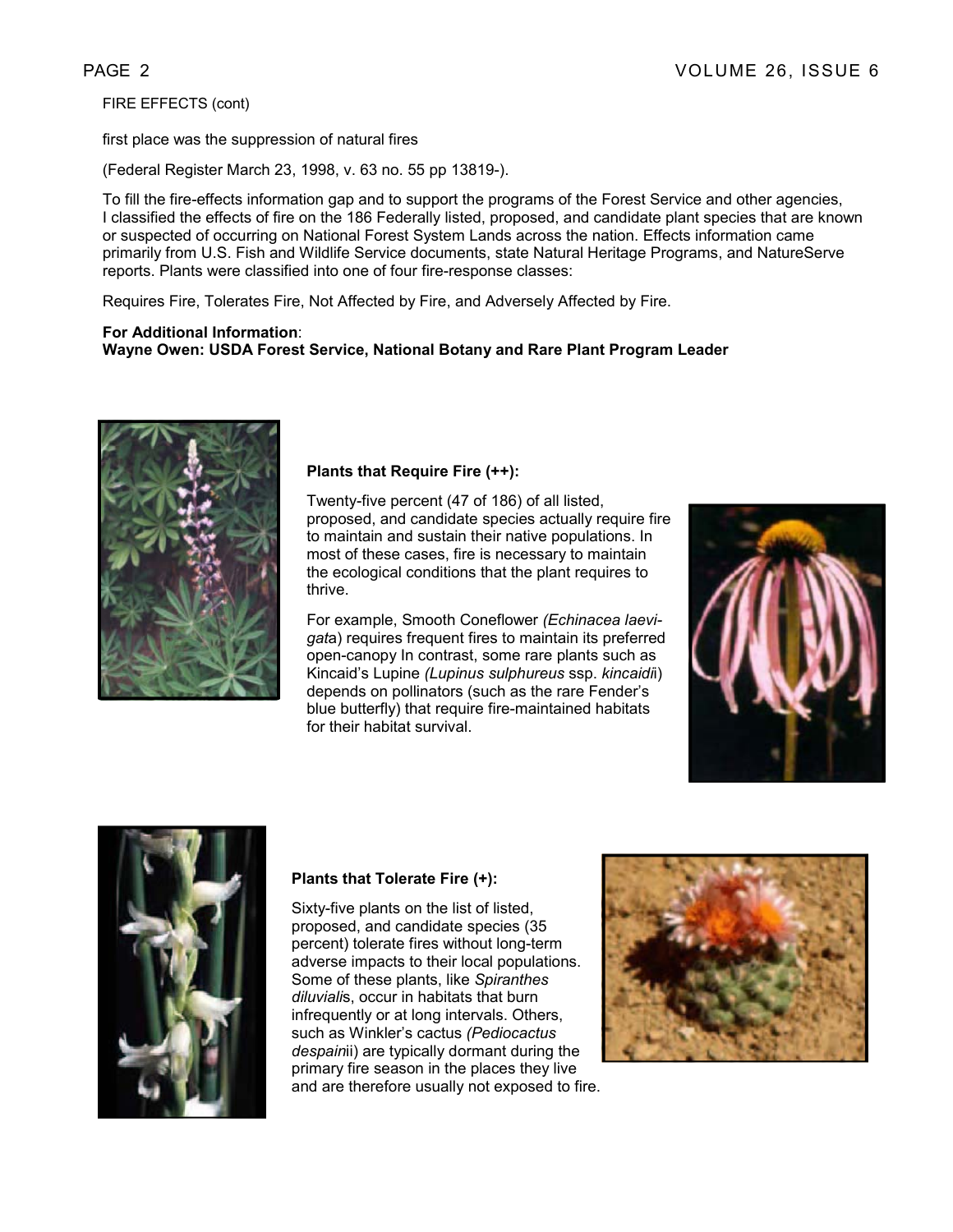Thirty-eight percent (70 of 186) of the plants considered are not affected by wildfire at all. These plants typically occur in habitats that never experience fire. For example, aquatic plants like the mat-forming quillwort *(Isoetes tegetiforman*s) never experience fire.

> Many plants live in habitats with so little plant-life that there is essentially no fuel to carry a fire. There are several desert species (such as *Astragalus*



*desereticu*s) and beach or dune species (such as *Cirsium pitcher*i) that fit in this category.

There are also several species on the list that occur in the tropical forests of the Caribbean National Forest, such as the El Toro Babyfoot Orchid *(Lepanthes eltorensi*s), that have never experienced a natural fire.

#### **Plants that are Adversely Affected by Fire (-):**

There are just four plants (about two percent) of the 186 listed, proposed, and candidate species occurring on National Forest lands that are actually harmed by fire. All four species occur in the Southeast in southern Appalachian late seral (old-growth) forest types. Two of these species are rare trilliums *(T. persistens* and *T. reliquu*m). The large-flowered skullcap *(Scutellaria montan*a) is immediately threatened by land conversion suburbanization) and exotic species. The rock gnome lichen *(Gymnoderma linear*e) is one of only two lichen species protected by the Endangered Species Act.

**Persistent Trillium Relic Trillium Large-flowered Skullcap Rock Gnome Lichen** 







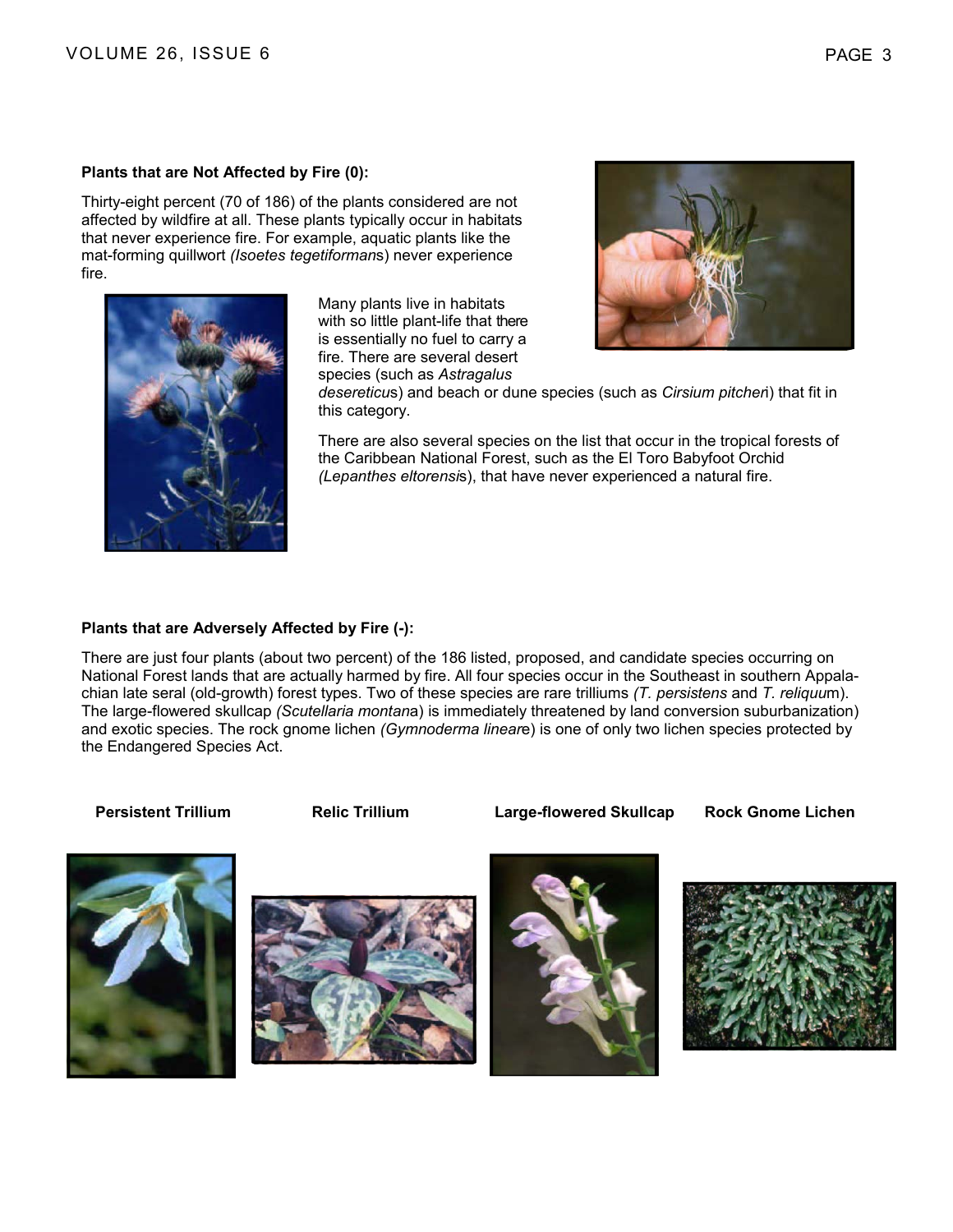

- Plants that are adversely affected by fire.

Data derived primarily from U.S. Fish and Wildlife Service documents and NatureServe Explorer Reports. n=186.

### **Discounts on Internet Service for UNPS Members**

#### *By Larry Meyer*

XMission is an internet service provider (ISP) in the Salt Lake City area. They are now offering a discount to members of the UNPS. They have been generous in providing web hosting for the Utah Native Plant Society at essentially no cost (a \$50 per month donation). We have thanked them before and I would like to thank them again.

For those who have not seen our site it is at www.unps.org. Our board member, Tony Frates, has done a lot of work on this site. Most recently, there has been a major effort to electronically publish the Utah Endangered, Threatened and Sensitive Plant Field Guide. There are currently 200 (approx) plants covered with descriptions, maps and photographs and it is still under active revision. Click on rare plants on the top menu.

The discount to UNPS members is to provide ISP service, either modem or DSL, for \$15 per month. Their regular charge is \$19. There is a \$10 set up charge. If you already use XMission the set up fee is waived, you just save \$4 per month. Just mention that you are a UNPS member when you call 801-539-0852, or toll free at 1-877-XMISSION (964-7746). They are open 9 AM to 8 PM Monday through Friday. I do not know the entire range of their coverage state.

I feel XMission is an excellent ISP. I already use them myself, and my own experience is that they provide an excellent connection and an outstanding level of support when required. They also support our organization and many others in the state. If you are looking for an ISP (or already use XMission) this is a great deal.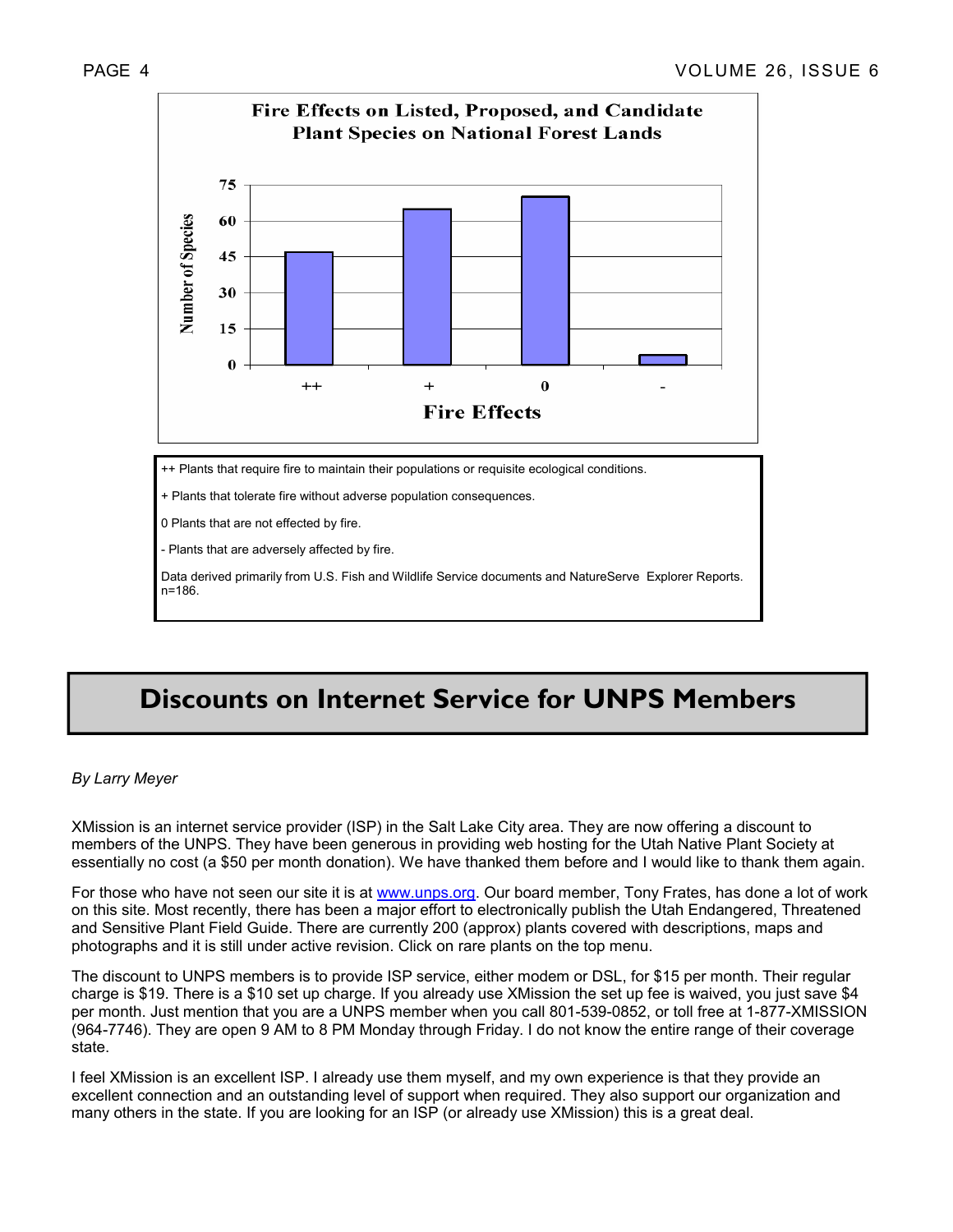## **2003 ANNUAL MEMBERS MEETING**

### **Saturday, November 1st**

Beginning with a tour of the **Herbarium**

tours will run at 11.00, 11.30 and 12.00 (ending at 12.30pm)

The Herbarium is located on the USU Campus, 5305 Old Main Hill, Logan, Utah 84322-5305 In the basement of the Junction A Campus Cafeteria.\*

#### New World Pot Luck Dinner & Election of Directors Starting at 1:00 pm

**Dr. Richard Shaw, Director Emeritus of the Intermountain Herbarium, will be the featured speaker** 

*"Pollination; a tale of seduction, trickery and theft"*

Logan Justice Center Public Meeting Room 290 N 100 W Logan

\*Herbarium parking is available on Saturday in the Engineering building lot (West of Fine Arts), walk across 700 North, then go into and through Richard Hall Dormatory to the Junction Building. The Herbarium is down the stairs in the basement.

contact:

Michael Piep Call (435)797-0061, stop by the Herbarium, or e-mail fungi@biology.usu.edu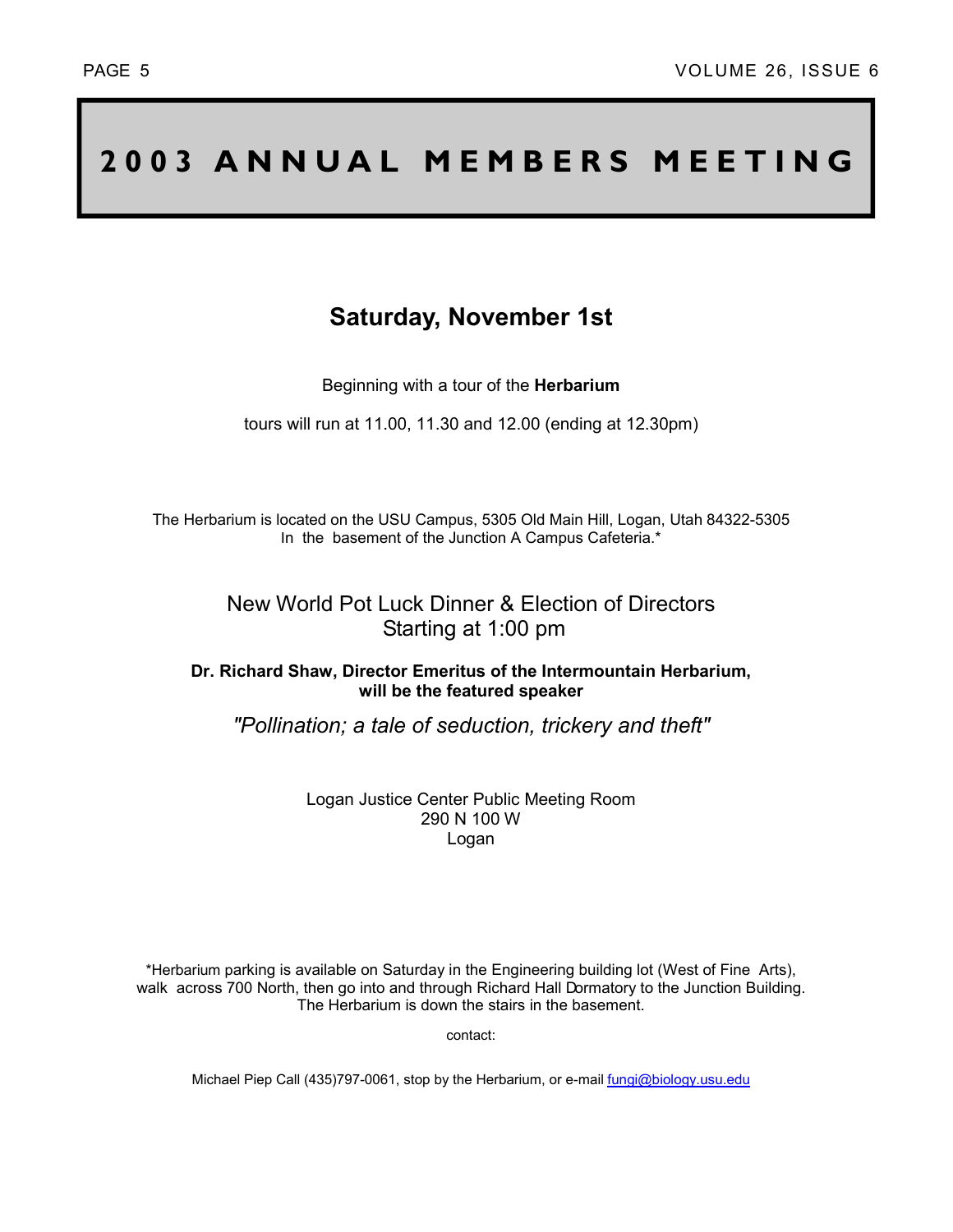### **Deer Valley Resort's Fire Plan Protects the Environment**

#### *By Harriet Wallis*

Deer Valley Resort is renowned for its luxurious winter skiing. It made a superb venue for the 2002 Winter Olympics. It's great for summer activities that run the gamut from lift-served mountain biking on 50 miles of trails to hosting beautiful weddings. It's also known year round for its fabulous dining.

What is not well known is that Deer Valley has a comprehensive wild fire plan to protect the environment - its own environment as well as the environment of others.

To set the stage, Deer Valley Resort is located on more than 1,700 acres of open slopes and tree-filled canyons in Park City, Utah. The summit overlooks Jordanelle Reservoir, and from the summit there's a bird's eye view for a zillion miles.



With that view, the mountain bike patrol does double duty. They assist cyclists, and they are lookouts for wild fires anywhere across the expansive valley. They've called in numerous sightings that gave fire fighters a head start.

In the 1990s heavy smoke from a Midway fire billowed over the mountain, making wild fire a sober threat. To protect the environment, Deer Valley keeps its extensive snowmaking system operational. The snowmaking pond high on the mountain at 9100 feet is the water source. The valves are open, the system is charged, and all the snowmaking pipes have water in them. The snowmaking system is spread throughout the mountain and covers more than 500 acres. Shovels and additional snowmaking hose are cached throughout the mountain.

"We are ready for a fast response, but we do not anticipate being the first line of defense. The first thing we'd do is call 911," says Director of Mountain Operations Chuck English.

All of the resort's managers carry cell phones or radios so they can communicate quickly. In case of fire, some will go to the main gate and direct the fire crews onto the sprawling mountain so they get to the site quickly. Others will help fire crews re-supply their tankers with water so they don't have to leave the mountain for a hydrant on the street.

Fire prevention is primary. Deer Valley built a special water trailer and hauls it onto the mountain whenever summer maintenance calls for welding or grinding. The area is soaked before work begins. Then a fire spotter stands by with hose in hand. Resort workers learn fire fighting basics from the Summit County Fire Warden, and all the resort's trucks carry fire extinguishers. They've put out fires on the mountain twice in 12 years.

A maintenance vehicle had a short and caught on fire. Quick action kept the thigh high grass from going up in flame, but the vehicle was totaled. In the other instance, workers used snowmaking hose to put out a grass fire that was possibly started by a careless hiker.

"Everybody in our business should be concerned about fire when the summers have been so tinder-dry," says English.

#### Follow-up news

Alta and Brighton have received national attention for their indigenous seed programs. They exceed USFS standards by re-vegetation with seeds picked right on their mountains that are adapted to the harsh, high elevation conditions. The July/August issue of Sego Lily carried the story of their programs.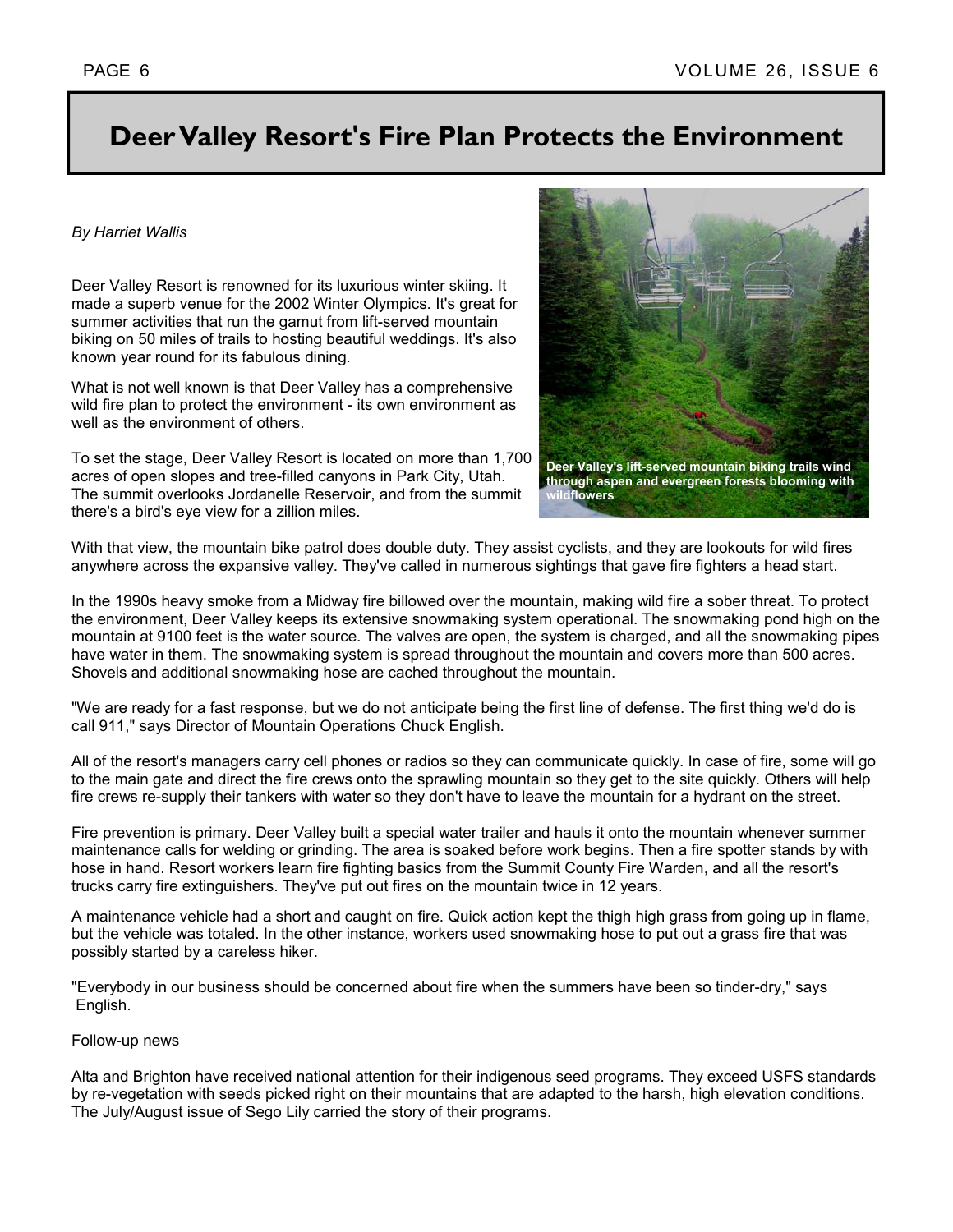

## **Book Reviews**

#### *By Therese Meyer*

Two new books for Intermountain and High Elevation Gardeners:

#### **WATERWISE Native Plants for Intermountain Landscapes**

Wendy Mee, Jared Barnes, Roger Kjelgren, Richard Sutton, Teresa Cerny, and Craig Johnson. 220 pages, including color photographs. Hardbound, \$59.95.

USU Department Plants, Soils and Biometeorology, Center for Water-Efficient Landscaping, Utah Botanical Center Utah State University Press, Logan Utah 84322-7800 http://www.usu.edu/usupress/individl/water%20wise.htm. Brooke Bigelow can be reached at: brooke.bigelow@usu.edu.

#### A much-anticipated publication,

WATERWISE Native Plants for Intermountain Landscapes is now available. The full-color book covers more than 200 species, including woody plants (~50), forbs (~120), grasses (~22) and cacti (~6). Most plants are allotted a full page with one or more photos and information on the appearance, natural habitat, landscape use and other useful comments about the species and related taxa, including interesting cultivars. In the landscape use section, information is given on

- Hardiness,
- Drought tolerance
- **Establishment**
- Maintenance needs
- Best use in the garden setting
- Wildlife value

This volume stands out from the several other waterwise landscape books that have come out in the past few years in that it does not include the many non-native but drought-adapted plants that have become standard fare in this area.

The Introduction focuses on the vegetation communities present in the intermountain west, how specific native plants are adapted to the soils and climates, and how those adaptations translate to the garden or cultivated landscape setting.

Charts at the back of the book provide a handy quick guide to which plants are appropriate for various vegetation zones (subalpine, montane, foothills, desert, and riparian), and include the page number to find out more about the particular plant species. The Index cites both common and Latin names, for those who appreciate bi-lingual botanizing.

The authors drew upon the expertise of numerous people who have been instrumental and influential in the horticultural introduction of Intermountain West native plants, including Susan Meyer, David Bell, Bill Varga, Phil Allen, and Paula Mohadjer.

The price of the book, \$59.95, is high compared to prices for several other guides, but the book is hardbound with lots of great photos, and it is specific to the intermountain region: the first such work.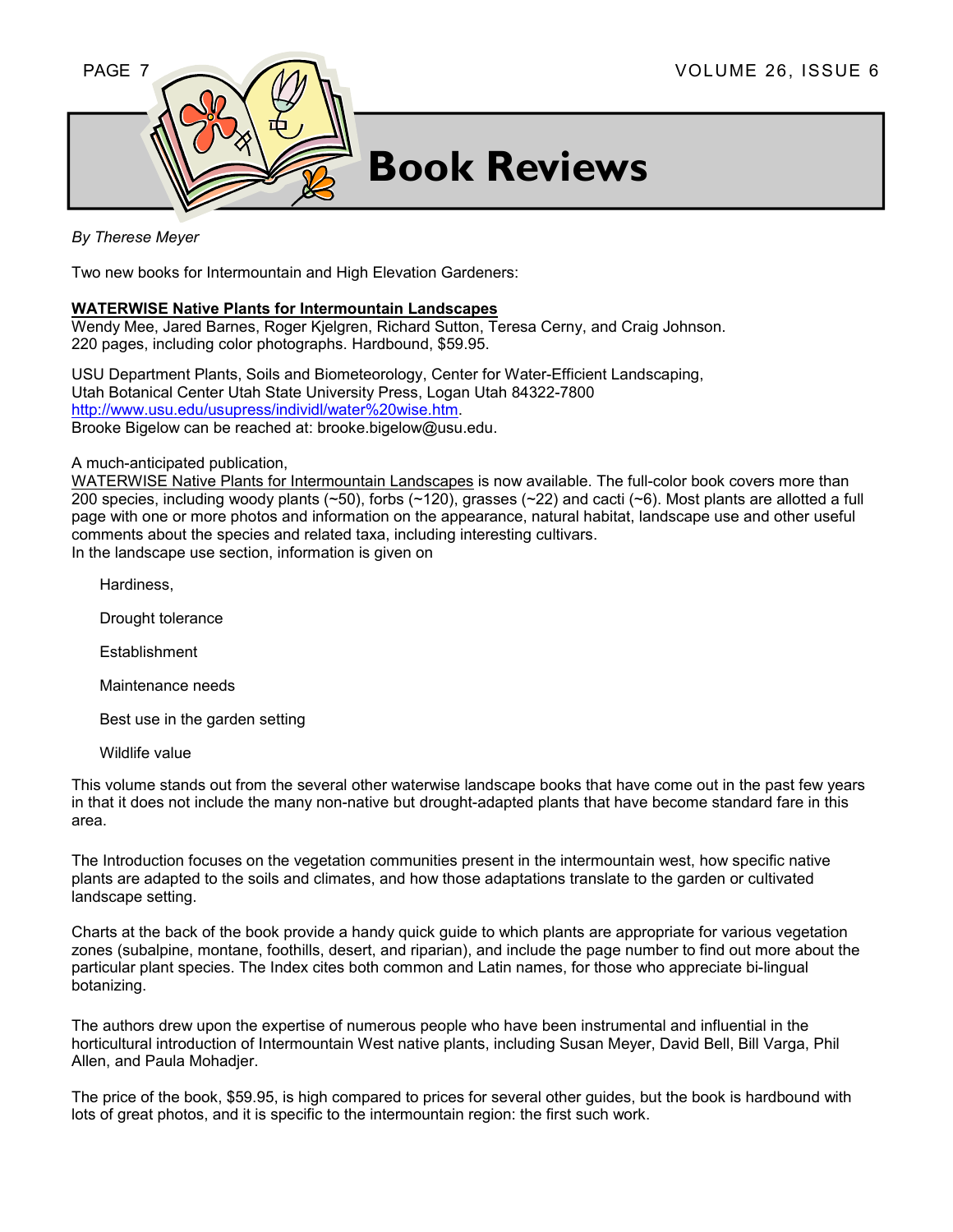Book Reviews cont

#### **NATIVE PLANTS for High-Elevation Western Gardens**

Janice Busco and Nancy R. Morin 352 pages, including color photographs. Paperback, \$29.95.

Fulcrum Publishing, Golden, CO

Contact:Linny Stovall Gardening Sales Manager, Fulcrum Publishing 503.245.5280 voice 7530 SW Stewart St, Portland, OR 97223

Authors Janice Busco and Nancy R. Morin, with The Arboretum at Flagstaff, have just released Native Plants for High-Elevation Western Gardens. It is a beautiful book for the region, serving gardeners so well in this time of draught. Not only does it cover general information about creating native gardens, but descriptions of 150 plants (for 2,000 ft to 10,000 ft. elevation).

Each plant has two gorgeous color photographs, and includes:

characteristics,

native range,

bloom season,

culture,

outstanding features,

landscape use,

wildlife attraction, and

historical and modern uses.

One major difference between this book and some other native plant guides for horticulture; is this one does not include trees or cacti: only perennials, grasses, bulbs, vines, ferns and ground covers. Although the book is designed more with a Southern latitude emphasis, the selected plants are suitable for Zones 1-5, so most of them will do well in our area.

The introductory pages give detailed descriptions of USDA plant zones 1 through 5 of the high-elevation west, including climate information, plant habitats, and typical plant communities found in those habitats. The opposite page shows the USDA map of the entire continental United States for reference.

The next sections cover how to take stock of your garden space: how much water should be used, what sort of garden would be appropriate and how to prepare. Attention is given to understanding the soil condition, and to weed control through minimizing soil disturbance, and use of mulches. Unlike many of the plant guides available, this one goes into nice detail about the actual planting, spacing, and fertilizing. The authors discuss how to obtain plant material (in the back of the book there are lists of native plant sources in Arizona, California, Colorado, Idaho, Montana, Nevada, New Mexico, Utah and Wyoming, including web sites where available), and caution against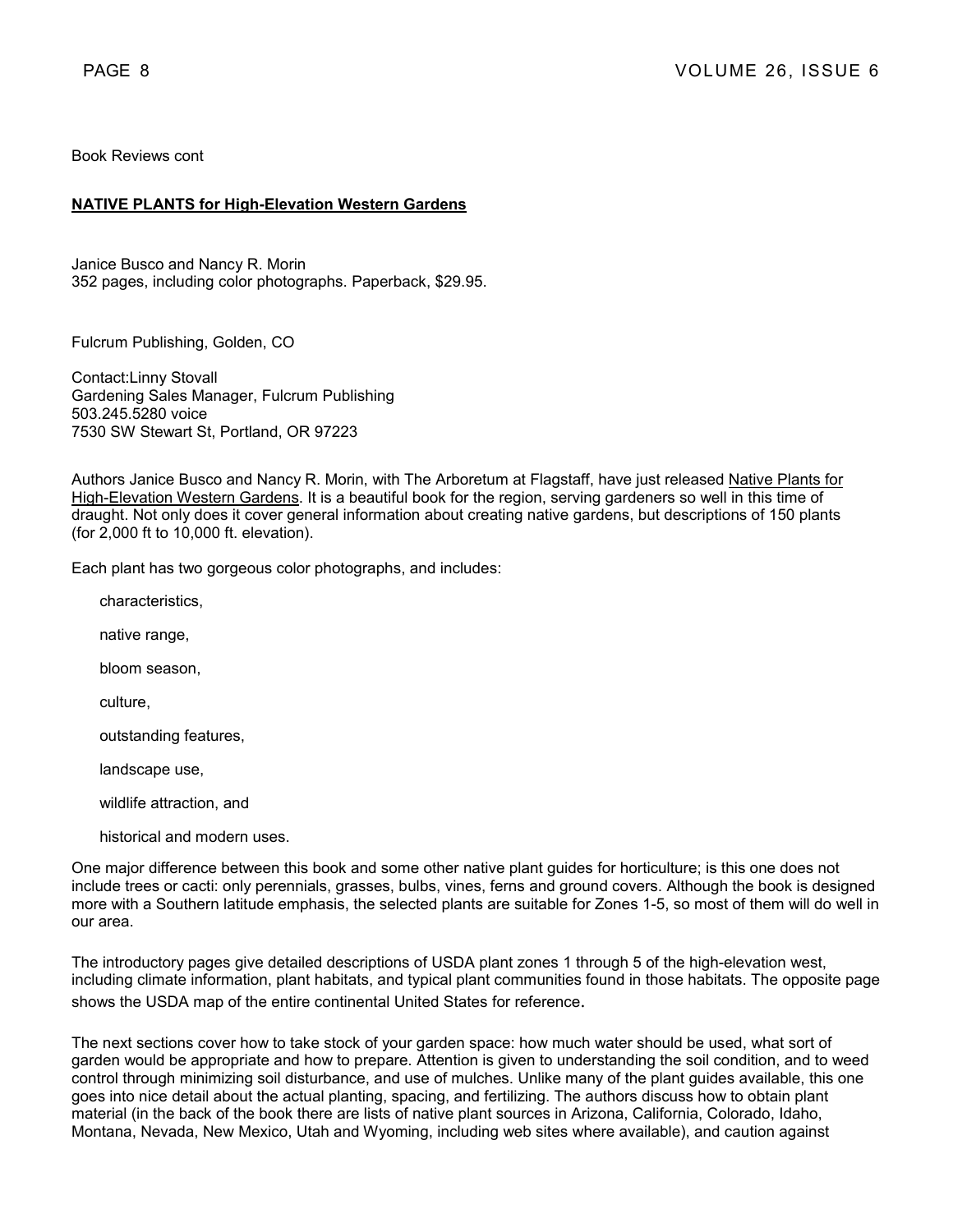

#### *by Tony Frates*

After some twelve years since its predecessor publication, Utah will by year's end have an updated and now on-line rare plant field guide to assist in the identification and management of these natural native treasures.

Utah is typically included in a group of about seven western and southern states which contains the greatest percentage of globally rare vascular plants as a percentage of each state's total indigenous flora (after California and Hawaii). In a highly publicized 1998 worldwide survey, it was estimated that one in eight (or 12.5%) of plant species worldwide were imperiled (with the United States leading all countries with an estimated 4,669 species

comprising some 29% of the total). Habitat loss and invasive species are generally considered to be the two greatest threats to the world's native plants.

Work on the Utah guide will by no means be complete at year's end but will rather simply mark the end of a 2003 project funded by several government grants (and which culminates a 1997 funding agreement), the primary goal of which has been to update and enhance the 1991 field guide (*Utah Endangered, Threatened, and Sensitive Plant Field Guide*) with materials (drawings, photographs,

descriptions) that have accumulated

(some of which related to prior, separately funded projects) over especially the last

six or so years along with putting the guide on the web.

The prior guide was a pioneering work spearheaded by Dr. Duane Atwood. While there had been prior government publications containing line drawings, distribution maps and descriptions of Utah rare plants, prior to the 1991 guide no state wide publication of rare plants that also included color photographs (including both plants and their habitats) and which categorized plants in various ways (for example, by soil type, management authority, etc.) existed. After the 1991 filed guide release, other states emulated the Utah example.



But while supplemental updates to the 1991 publication had specifically been contemplated, further updates for various reasons did not occur. The original materials used became scattered, lost or obsolete.

Funding for an updated Utah guide (then still contemplated as a printed publication) was secured by the BLM in 1997 which was to be funneled to the U.S. Forest Service (who was going to undertake the actual work and provide some matching funds). While updated and new information was accumulated during this period, no actual work on the guide itself occurred and the funding was scheduled to expire in 2003.

After determining in January 2003 that the funds were

amazingly still available and allocated to this project, fortunately this funding was not lost and work on the guide was planned primarily for the second and third quarters of this year with multiple federal agency (BLM-USFS-NPS) and partner (Utah Native Plant Society) participation. UNPS received a challenge grant related to its involvement.

The 1991 guide contained approximately 200 plant species (or in some cases varieties). As of September 2003, about that same total number now exist on-line (although some are still not fully complete and in many cases are awaiting technical review). This

does not mean that these are the same 200 species. Many changes have occurred over the past 12 years, new species have been either discovered or named (according to one estimate, 50 new plant species were discovered in Utah and Nevada over the past decade), a number of the scientific names have changed, some species or varieties are no longer to be considered valid taxon, some species are not as rare as originally thought and so forth. By year's end, the number will likely rise to somewhere in the 225 to 250 range.

Since incomplete information exists for some species presently, future updates to the guide will include adding that information (in some cases this will involve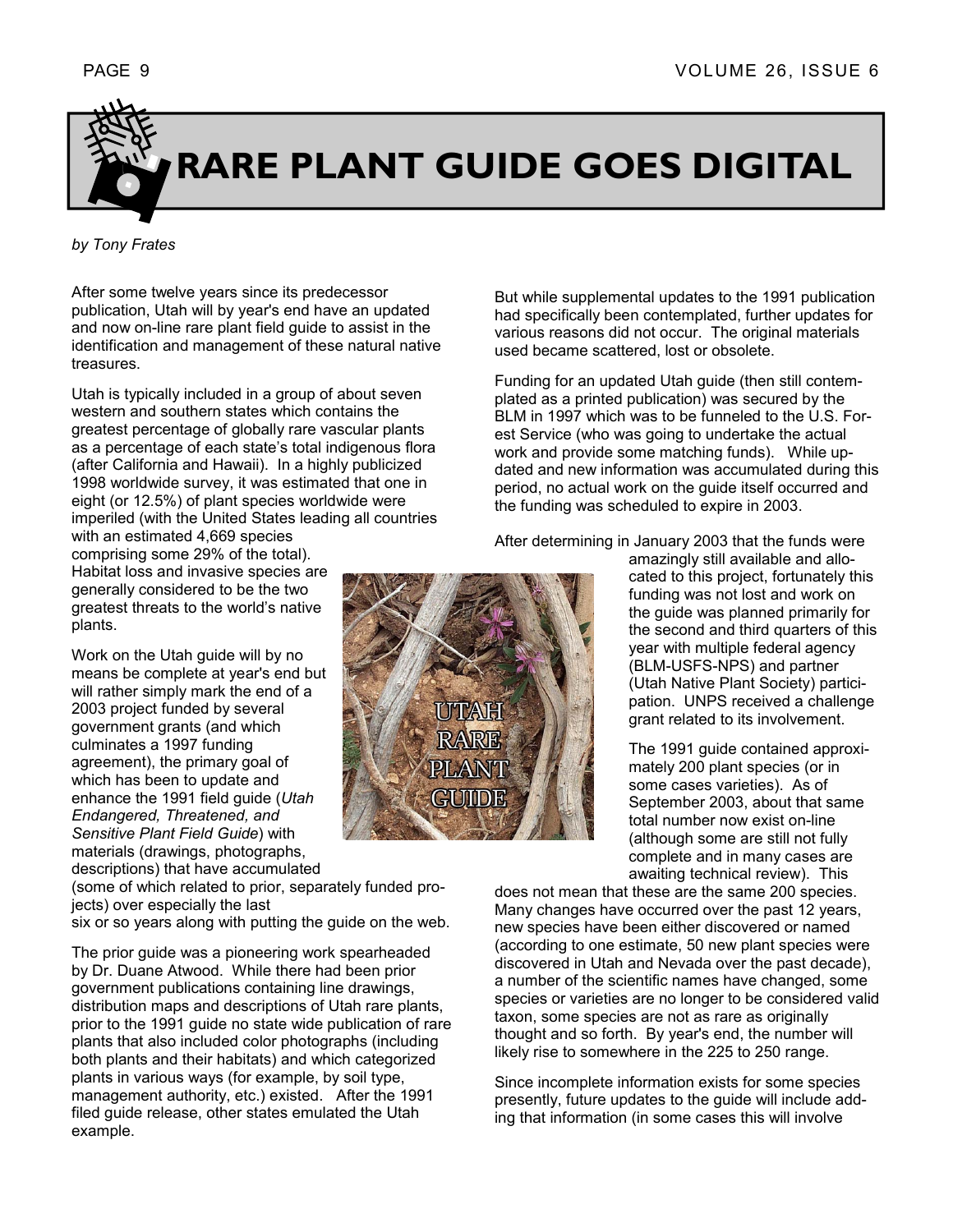plants that will not even have a page reference as of year's end). Errors will undoubtedly be identified; fixing them will now be easy to quickly accomplish and make immediately available. Newly named or identified species will be added and other species no doubt will be dropped as new scientific information becomes available in the future. In addition, expanded information on many of the species (subject to the availability of future funding) may be added to include for example additional photographs, more text, references, etc.

Like its predecessor, the *Utah Rare Plant Guide* will for many if not most of these species provide pictures of what these obscure and mostly unknown plants even look like along with other information that is otherwise not readily available from any other source, and it will secondarily hopefully help to document (albeit perhaps superficially) for future researchers the state of our knowledge about them, currently and historically. This project has re-kindled communications between various groups, agencies, institutions and knowledgeable individuals and fostered a broader exchange of information (which has in part been building as a result of the rare plant task force meetings which have been resurrected over the course of the last several years by Red Butte Garden and UNPS).

Ron Bolander of the BLM has provided outstanding support and encouragement for the guide (he was also involved with the 1991 publication) and this project could not have occurred without that support. Technical information has been actively sought and received by everyone involved with the prior publication as well as many others (and that continues to be the case: input from anyone who has information about Utah's rare plants is more than welcome and at any time, please contact us by sending an Email to unps@unps.org).

The role of UNPS has been to overall assist in coordinating this project and to take the digital product and updated write-ups (the scanning of prior materials and updated write-ups has been performed by Laurel Anderton, employed for this purpose by the NPS to whom available funds were channeled, Laurel has worked primarily at the USU herbarium and under the general guidance of Teresa Prendusi, regional botanist for the USFS and Debi Clark, BLM botanist) and produced web-enabled pages that could also be printed at an acceptable printer resolution (which are at odds with one another) and even inserted into the binder of the original guide. Ultimately an approach that quite literally attempts to put the book on-line (an approach that is believed to be unique at least with

regards to rare plant guides) was adopted. UNPS has also committed to hosting the *Utah Rare Plant Guide* on an ongoing basis.

The direct link to the *Utah Rare Plant Guide* project is (at least currently):

#### http://www.unps.org/fg/rpg.html

(click on List of species to see the bulk of the work). Or go to www.unps.org and click on Rare plants and from there locate the link to the guide which will continue to receive frequent updates for the duration of this year.

## **UTAH FLORA UPDATE**

UNPS has learned that the much awaited third edition of A Utah Flora is at the printing presses and will be released very soon. The last version was published in 1993. More information will be released as it becomes available (for the latest information, click on News at

www.unps.org).

## **UNPS PRESIDENT RECEIVES AWARD**

Susan Garvin was honored to receive a Partnership Award from the North American Weed Management Association at their annual meeting in Park City September 10, 2003.

The award was presented to recognize her work on educating the public and organizing volunteers to work on eliminating the noxious weed yellow starthistle from Utah County.

She has also been active helping to organize the first Cooperative Weed Management Area in Utah County, which has adopted yellow starthistle as its poster child and has made public education on noxious weeds one of its primary goals.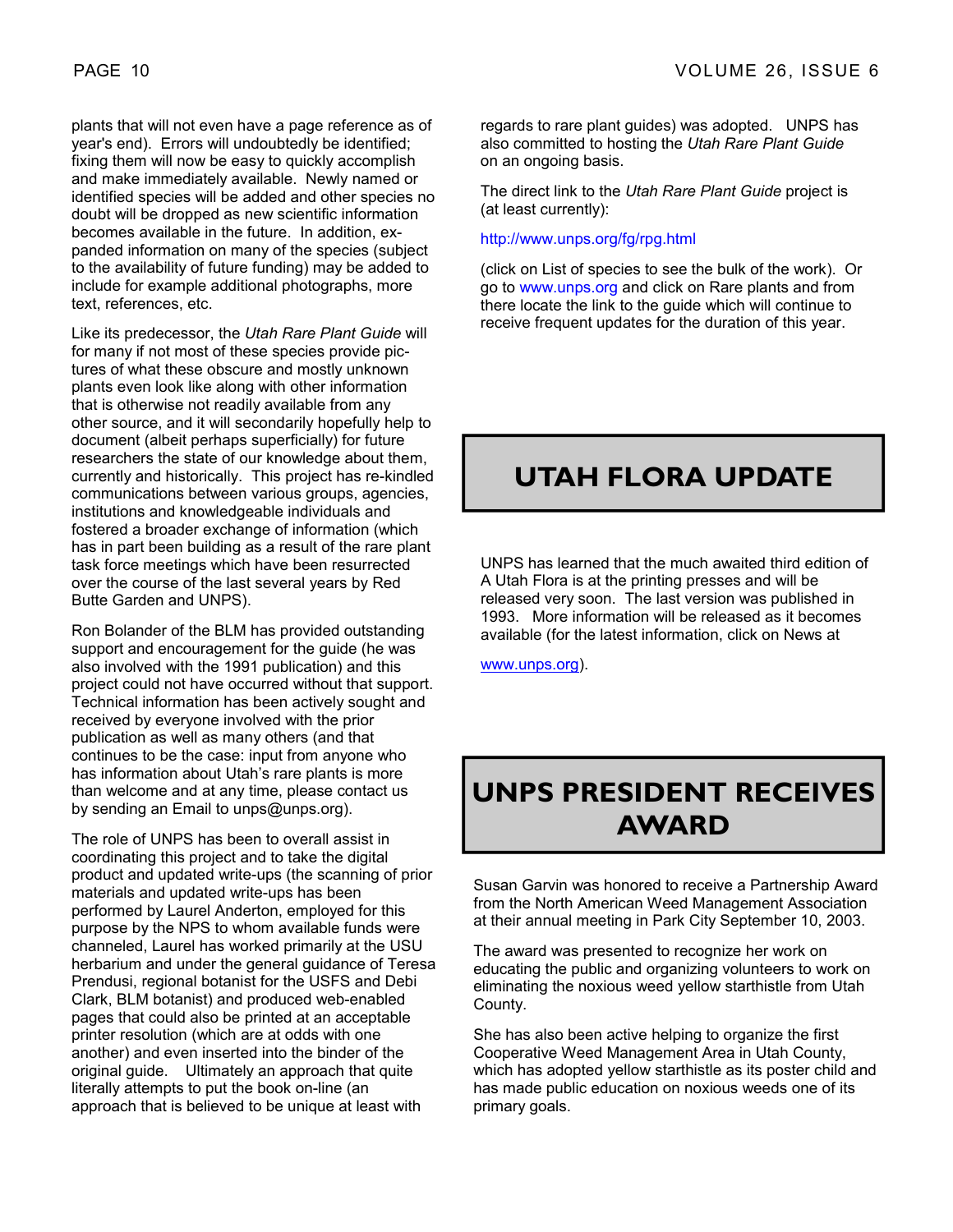

## **Events and Activities**

There area number of conferences coming up that our members may be interested in.

Society for Ecological Restoration National Conference Nov 19-22, 2003 Austin, TX visit: http://ser.org

Colorado Weed Management Association Annual Meeting December 10-11, 2003 Fort Collins, CO visit: www.cwma.org

High Altitude Revegetation Conference March 3-5, 2004 Fort Collins, CO Information forthcoming at : ww.highaltitudereveg.com/har

Utah's Department of Natural Resources is looking for volunteers to assist with two projects. These activities will benefit some of Utah's most rare animal species - the Columbia spotted frog, the least chub and the June Sucker. Volunteer for one or more days! For more information, contact

Jo Proctor or Krissy Wilson at the phone numbers or emails listed below.

#### **Removal of non-native fishes from the Mona Springs complex**

October 19 to 31, 9:00 am to 3:00 pm (you can volunteer for one or more days).

Location: Mona Springs complex (south of Provo); departure will be from The Division of Wildlife Resources, 115 North Main, Springville. No experience needed; training provided.

Description of Project: Removal of non-native fish from Mona Springs.

The project is effective at removing the large mosquitofish that are predaceous on the small least chub, a rare native fish, and the rare Columbia spotted frog. Fish will be trapped with collapsible mesh minnow traps. Minnow traps will be set for approximately 24 hours. All capturedfish will be identified to species, enumerated, and length measurements taken on least chub and mosquitofish. All non-native fish will be euthanized and native fish will be held in a live well. Upon completion of project the nativefish will be released back into the system.

Duties for Project: To help remove non-native fish. Equipment needed: hip boots or chest waders, raingear (project will be conducted rain or shine), your own lunch.

Note: if you do not have hip boots or chest waders, they may be provided

Number of volunteers needed: 4 for each day

Contact person: Jo Proctor at (801) 491-5657 or joproctor@utah.gov ;

Krissy Wilson at (801) 491-5655 or krissywilson@utah.gov

#### **Capture, mark, and remove 4,000 June suckers from Red Butte Reservoir**

Date: October 29, 2003, 8:30 am until 4:00

Location: meet at the entrance of Red Butte's amphitheater, 300 S Wakara Way, Salt Lake City

Description of Project: Approximately 16,000 June suckers, an endangered fish, are present in Red Butte Reservoir, established as a backup population for the very small native population in Utah Lake.

There are sufficient numbers of June sucker in Red Butte Reservoir to collect and transfer at least 4,000 individuals to Utah Lake. This will increase the number of June suckers present in Utah Lake and increase resource availability for remaining June sucker and Bonneville cutthroat trout in Red Butte Reservoir. All June suckers captured, greater than 150 mm, will be PIT tagged, weighed, measured, and placed in hatchery trucks and transported to Utah Lake and released.

Duties for Project: pull, weigh, measure, tag and help get June suckers ready to be relocated

Equipment needed: hip boots or chest waders and raingear (project will be conducted rain or shine); your own lunch

Note: if you do not have hip boots or chest waders they may be provided

Number of volunteers needed: any

Contact details - as above